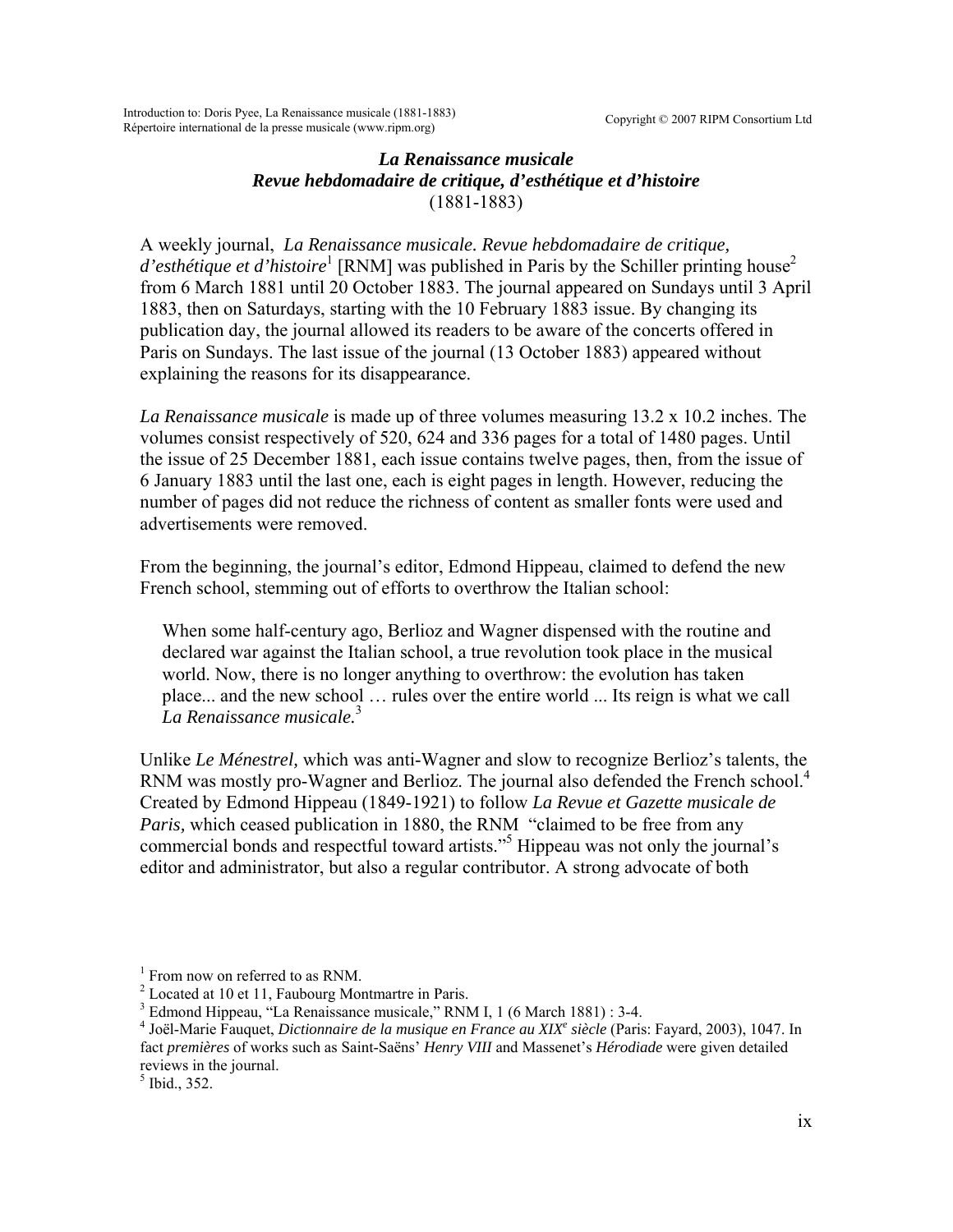Wagner and Berlioz, founder of *L'Avenir diplomatique*<sup>[6](#page-1-0)</sup> and former editor of the *Événement* and *L'Écho universel*, Hippeau took, in January 1883, the initiative of associating the RNM with a publishing company known as *Union des jeunes compositeurs*. Moreover, the RNM had links with important music publishers such as the Firmin Didot et C<sup>ie</sup> bookstore,<sup>[7](#page-1-1)</sup> Calmann-Lévy,<sup>[8](#page-1-2)</sup> and the Sandoz and Fischbacher library.<sup>[9](#page-1-3)</sup> All regularly advertised in the RNM. It was possible to subscribe to the RNM in Parisian publishers' offices and in foreign ones: Schott frères in Brussels and London; Fürstner in Berlin and Leipzig; Gutmann in Vienna; Guido in Florence; Ricordi in Rome, Naples and Milan, and finally, Baudin in Constantinople. This impressive list of foreign agents is an indication of the journal's importance and influence.

Until the issue of 24 December 1882, the journal opens with a decorated frame-like title page inside which one reads both title and sub-title, the publication date, names of collaborators,<sup>10</sup> prices and places to obtain subscriptions.<sup>11</sup> The following page entitled "Programme des concerts" is divided into four parts, generally publishing from top to bottom and from left to right: (i) the Concert Populaire conducted by Jules Pasdeloup; (ii) l'Association artistique with the Concerts du Châtelet directed by Ed. Colonne (iii) the Grands Concerts at the Cirque des Champs Élysées, directed by Édouard Broustet<sup>[12](#page-1-6)</sup> (iv) and the Nouveaux Concerts conducted by Charles Lamoureux in the Théâtre du Château-d'eau.<sup>13</sup> Occasionally this page includes advertisements concerning new publications or bonuses from the *Renaissance musicale*: namely, piano music, and vocal music with piano. At the conclusion of the concert season, this second page advertises, among other events, the organ concerts by Alexandre Guilmant at the Palais du Trocadéro.

The subsequent pages are divided into two columns and are always introduced with a content summary. This is generally followed by a "Revue dramatique et musicale"

<span id="page-1-6"></span>

<span id="page-1-7"></span>

<span id="page-1-0"></span><sup>&</sup>lt;sup>6</sup> In the journal advertisement inserts are reserved to *L'Avenir diplomatique* and Hippeau sometimes refers to his past diplomatic career ; moreover, he was familiar with this field as the author of *L'Histoire diplomatique de la Troisième République* (Paris: E. Dentu , 1889). 7

<span id="page-1-1"></span>Firmin Didot et Cie published amongst other titles the *Biographie universelle des musiciens*… by Fétis and *Les Concerts classiques en France* by Eusèbe Lucas. 8

<span id="page-1-2"></span>Calmann-Lévy published the following works by Berlioz: *Les Soirées de l'orchestre*, *Les Grotesques de la musique*, *À travers chants*, *Les Mémoires*, *La Correspondance inédite*. 9

<span id="page-1-3"></span>The Fischbacher Library published books by contributors to RNM: *Le Drame musica* by Édouard Schuré and *Un Successeur de Beethoven, Étude sur Robert Schumann* by Léonce Mesnard.<br><sup>10</sup> Collaborators are listed in the following manner: on the first line appear Ernest Reyer, Jules Massenet

<span id="page-1-4"></span>and Camille Saint-Saëns, from the Institut, followed by thirty-two names. Next one reads the names of Paul Arène, Ch. Bannelier, Camille Benoît, Boisselot, Bourgault-Ducoudray, Maurice Cristal, Ernest David, Armand Éphraïm, Paul Foucher, Octave Fouque, Fourcaud, Gonzague Privat, Charles-Jean Grandmougin, Alex. Guilmant, L Victorin Joncières, Philbert Joslé, Adolphe Jullien, P. Lacôme, Henri Lavoix fils, Th. Lindenlaub, D. Magnus, Léonce Mesnard, Charles Monselet, Édouard Noël, Ch. Pigot, Ch. Émile Ruelle, Édouard Schuré, Armand Silvestre, Edmond Stoullig, Terzetto, A. Thurner, Johannes Weber. 11 Until 2 July 1882, the lists of depositories were located on the lower part of the title page, after the

<span id="page-1-5"></span>indication "Subscriptions are available in the journal's offices, 42, rue Notre-Dame-des-Victoires and from the editors whose names follow."<br><sup>12</sup> Instigator of Russian music and new music in France.<br><sup>13</sup> On rare occasions, other orchestras are mentioned.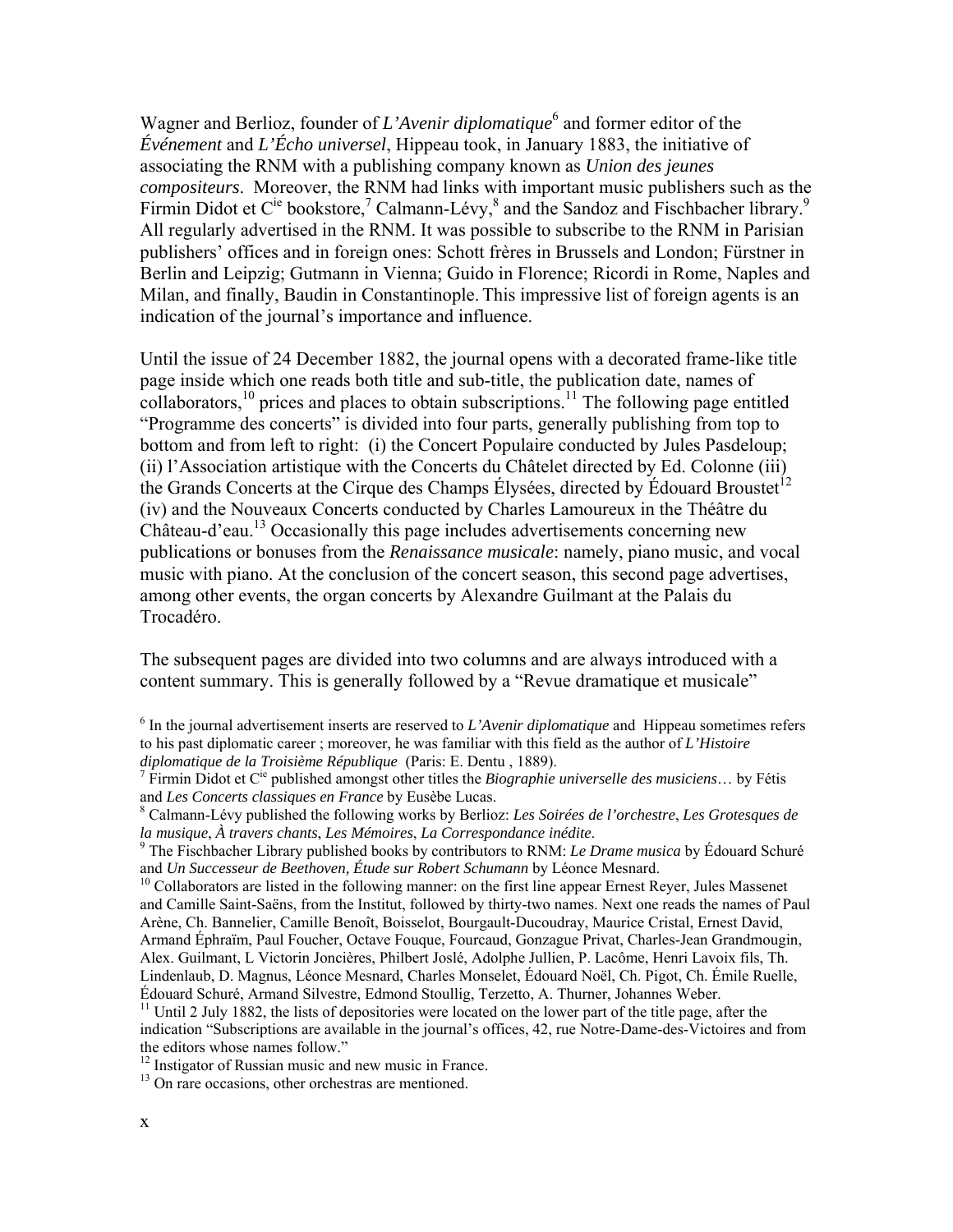dedicated to the theater, the opera and comic-opera. Next a "Revue bibliographique" treats new publications, and biographies of musicians past and present. An important section "Chronique" in three parts follows: "Paris," "Départements" and "Étranger." The section on Paris covers concerts, $14$  examinations at the Paris Conservatory, administrative gatherings concerning musical life in the city, etc. In "Départements," the cities which are most often referred to are Angers with its Association Artistique and Concerts populaires; Bordeaux and its main theaters,<sup>15</sup> Nantes,<sup>16</sup> Dijon,<sup>17</sup> Rouen,<sup>18</sup> Nîmes, Boulogne-sur-Mer, Toulouse, and Pau.

The section "Nouvelles de l'étranger"<sup>19</sup> always deals with Belgium, primarily with Brussels: the season at the Théâtre royal de la Monnaie, Théâtre de l'Alhambra, Théâtre des Variétés; and the Royal Conservatory of Music, its examinations, concerts and various activities. Musical events in Liège and Antwerp are also treated. London's prestigious theatres and concert venues—Covent-Garden, the Drury Lane, Her Majesty's Theater and the Crystal Palace, etc.—are among the main centers of interest. In other countries, musical life in the capitals and the major cities is given an important place: Milan and La Scala, Rome and the Costanzi Theater, Berlin and the Royal Opera, Leipzig and the Gewandhaus, Madrid and the Royal Theater, etc. News from Russia, and particularly from St. Petersburg, covers in detail theater impresarios, the opera troupes and programs. The New World does not escape the collaborators' attention. The construction of the Metropolitan Opera House and various tours by artists and troupes are mentioned. One can observe that the RNM offers its readers a wide range of original articles, scientific studies, diverse reviews, in short, a well-documented and rich reflection of international musical activities.

The articles in RNM deal extensively with Wagner and Berlioz while at the same time offer reviews of first performances and original studies, discussed below. The clearly pro-Wagner inclination of the editor quickly created a violent polemic between Hippeau and Saint-Saëns, founder of the Société nationale de musique  $(SNM)$ <sup>20</sup> Saint-Saëns harshly criticized Hippeau's Wagnerian opinions, considering them a danger for the future of French music. One of the journal's official collaborators, Saint-Saëns, contributed only a short article "La résonnance multiple des cloches" [The multiple resonance of bells].<sup>[21](#page-2-7)</sup>

In addition to a wealth of information on Wagner scattered throughout the journal, his theories, his works and enthusiastic reviews of his operas performed in Germany are

<span id="page-2-7"></span>1881 it had 207 members. Not until 1886 were foreign composers' works introduced in the SNM programs. 21 RNM, I, 28 (11 Sept. 1881): 5.

<span id="page-2-0"></span><sup>&</sup>lt;sup>14</sup> Quite often chamber music concerts in Salle Pleyel, Salle Herz, etc.

<span id="page-2-1"></span><sup>&</sup>lt;sup>15</sup> The Grand-Théâtre-français, the Théâtre des Célestins and the Théâtre des Variétés.<br><sup>16</sup> With its Grand-Théâtre.

<span id="page-2-2"></span>

<span id="page-2-3"></span><sup>&</sup>lt;sup>17</sup> Where the Guillier Hall was very active.

<span id="page-2-4"></span><sup>&</sup>lt;sup>18</sup> Including the numerous activities of the Théâtre des arts. <sup>19</sup> The following selection is necessarily limited.

<span id="page-2-5"></span>

<span id="page-2-6"></span> $20$  Created in 1871, this association aimed at allowing young French composers to present their works. In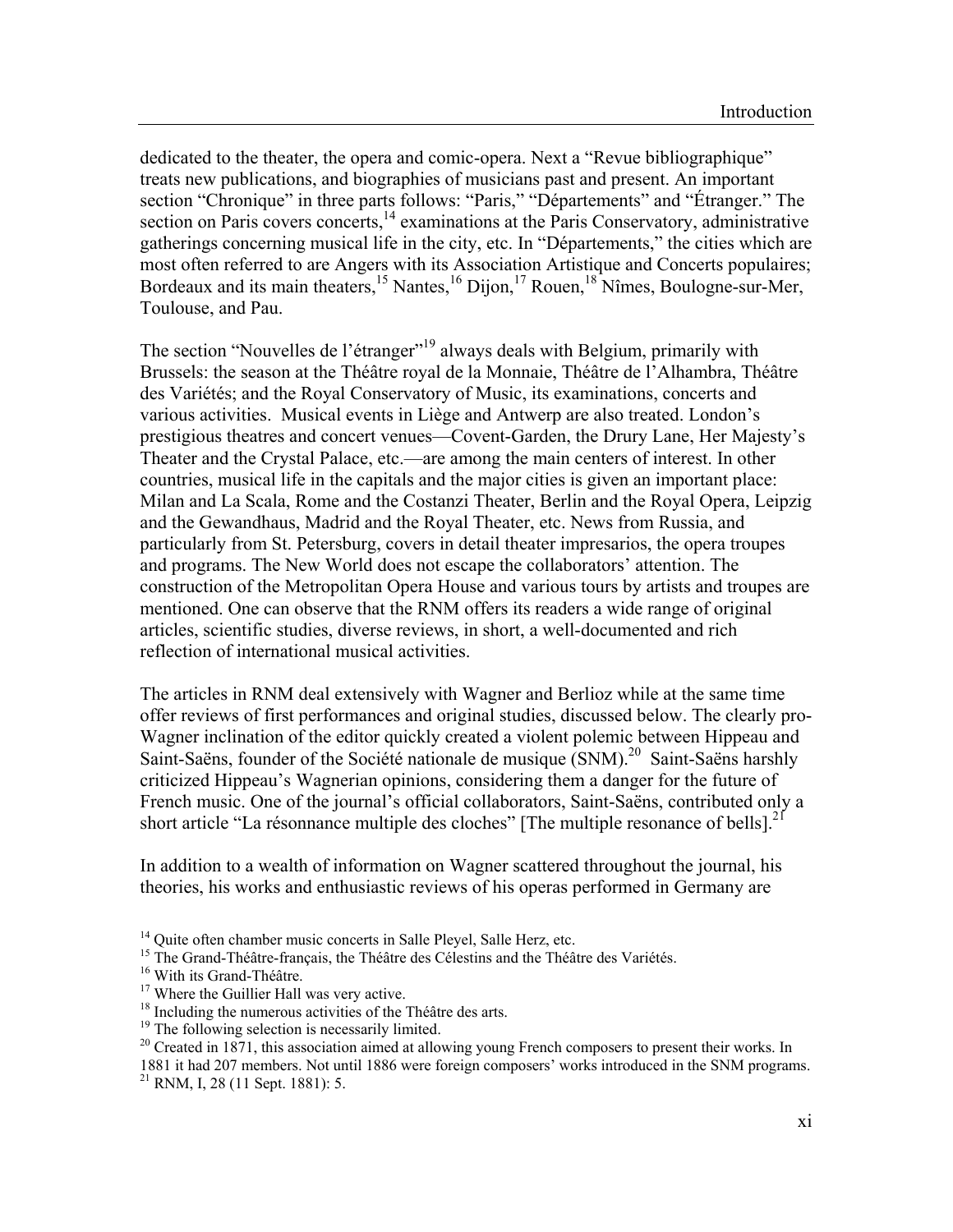mentioned in various editorials and columns signed by Hippeau, Jullien, Schuré and Noufflard. Moreover, three quarters of the 17 February 1883 issue and the 24 February 1883 issue focus on the composer's death; and, from the issue of 4 September 1881 until that of 11 December 1883, a new autobiography by Wagner *L'Œuvre et la Mission de ma vie* [My life, work and mission] is published, in translation by Hippeau in the form of a *feuilleton*. [22](#page-3-0)

The RNM was also very favorably disposed towards Berlioz. In 1882 a subscription is started to help erect a monument in the composer's memory. Hippeau and Noufflard signed many studies of the composer's works, and Hippeau published from the 11 December 1881 issue and that of 11 August 1883, a long *feuilleton* entitled "Berlioz intime" which later appeared as a book in 1883 and again in 1889. Moreover, in the journal's first issue one reads that "it will publish in turn the following works which are entirely original."<sup>23</sup> In fact, only six of the fifteen announced articles were realized in the journal's pages:

- "Félix Mendelssohn, d'après ses nouveaux biographes" par Ernest David ; ["Félix Mendelssohn, according to his new biographers" by Ernest David]. $^{24}$  $^{24}$  $^{24}$ 

- "Acoustique des salles de théâtre et de concert" ["Acoustics of theaters and concert halls"]<sup>25</sup>

- "La musique serbe et les rhapsodes croates"par Louis Léger ; ["Serb music and Croatian rhapsodies" by Louis Léger].<sup>[26](#page-3-4)</sup>

- "Scènes de province", par Charles-Jean Grandmougin ;

[" Scenes from the Provinces" by Charles-Jean Grandmougin].<sup>[27](#page-3-5)</sup>

- "Les mariages à l'Opéra au XVIII<sup>ème</sup> siècle" (nouvelle série) par A. Thurner ;

[" Weddings at the Opéra in the XVIII<sup>th</sup> Century" (new series) by A. Thurner].<sup>[28](#page-3-6)</sup> "Musiciens d'hier et d'aujourd'hui"et "Ambroise Thomas" par Victor Wilder [" Musicians from the Past and Present" and "Ambroise Thomas" by Victor  $\text{Wilder}$ <sup>29</sup>

The first of these series is devoted to the Mendelssohn family. Its author, Ernest David, based his text on *Die Familie Mendelssohn, 1799-1847, nach Briefen und Tagebücher[30](#page-3-8)*

<span id="page-3-6"></span><sup>28</sup> A. Thurner, "Les mariages à l'Opéra au XVIII<sup>ème</sup> siècle," RNM II, 47 (19 November 1882): 370-72,

<span id="page-3-0"></span> $^{22}$  First intended for the journal's subscribers, this biography was later published in Paris by Fischbacher in

<span id="page-3-2"></span><span id="page-3-1"></span>

<sup>1884.&</sup>lt;br>
<sup>23</sup> See RNM I, 1 (6 March 1881): 5.<br>
<sup>24</sup> Ernest David, "Les Mendelssohn-Bartholdy" in twenty-three installments of RNM published from I, 10<br>
(8 May 1881) and II, 10 (5 March 1882).

<span id="page-3-8"></span><span id="page-3-3"></span><sup>&</sup>lt;sup>25</sup> Johannes Weber, "Acoustique des salles de théâtre et de concert," in nine installments of RNM published from I, 2 (13 March 1881): 6-8 to I, 10 (8 May 1881): 5-7.

<span id="page-3-4"></span><sup>&</sup>lt;sup>26</sup> Louis Léger, "La musique serbe et les rhapsodes croates," RNM I, 18 (3 July 1881): [3]-4 and I, 20 (17 July 1881): 5-6.

<span id="page-3-5"></span> $27$  Charles-Jean Grandmougin, "Scènes de province. David d'Ormael," RNM I, 5 (3 April 1881): 4-5.

RNM II, 48 (26 November 1882): 380-81, and RNM II, 50 (10 December 1882): 397-98.<br><sup>29</sup> Victor Wilder, "Musiciens d'hier et d'aujourd'hui," RNM I, 1(6 March 1881): 6-7.

<span id="page-3-7"></span>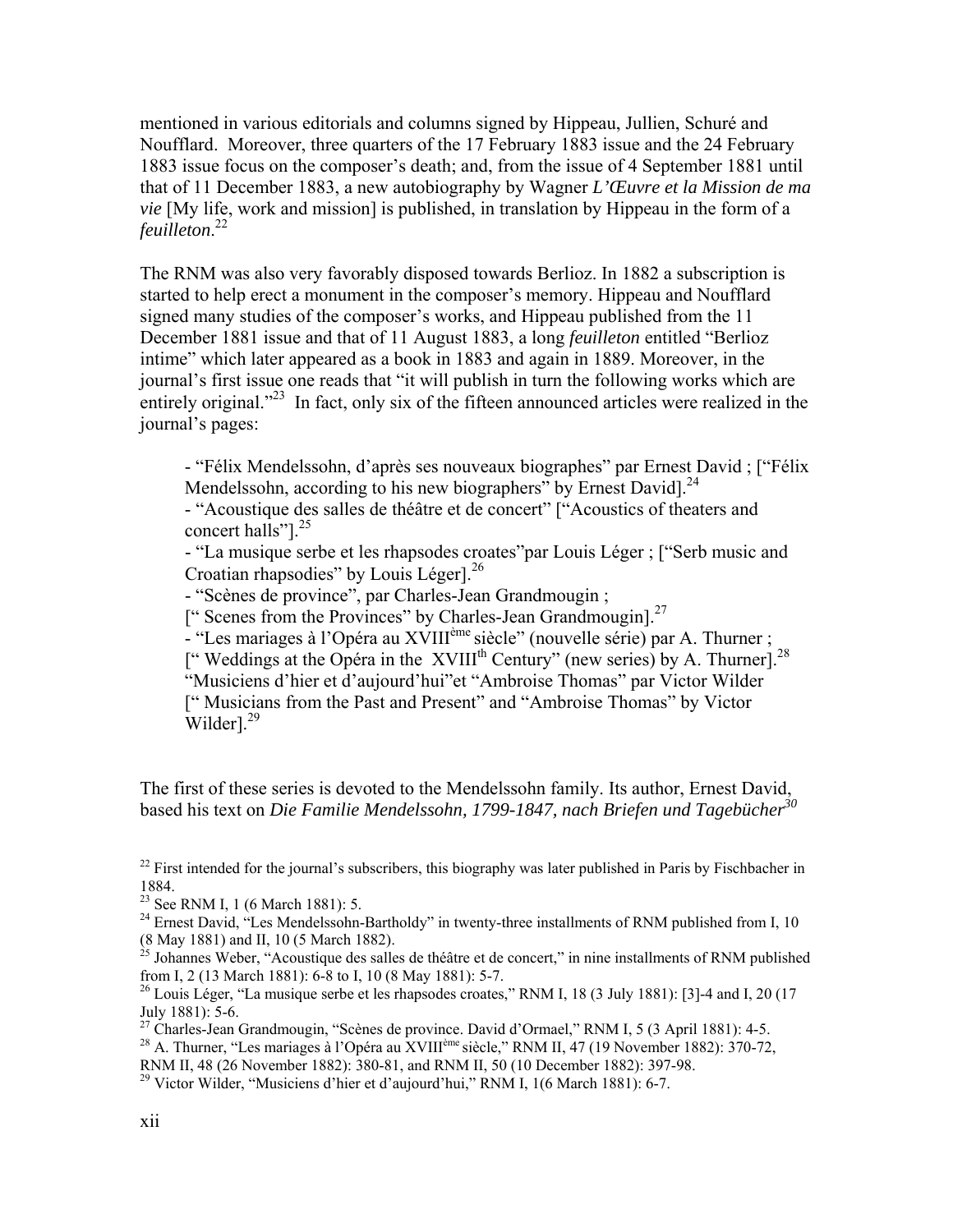published by Sébastien Hensel, the composer's nephew. Initially, the volume was conceived for the family, however, due to his friends' insistence, it was published. This chronicle of Mendelssohn's family contains many letters prior to 1830 that are important for the understanding of the composer's intellectual and artistic development.

Another valuable series is by Édouard Grégoir. Entitled "Notices et biographies— Recherches sur la vie et les œuvres d'artistes-musiciens, facteurs d'orgues, historiens, etc. "[Notices and biographies—Research on the life and works of musicians, organ builders, historians, etc." $1^{31}$  This article consists of notices about musicians omitted from Fétis and Arthur Pougin's *Biographie universelle des musiciens*. Their corrections are exceptionally rich in content and include many important bibliographical references. It would be too long to consider each series of articles, but one by Johannes Weber deserves mention. It deals with the acoustics of theatres from an historic, scientific and comparative point of view. $32$ 

Hippeau was assisted by excellent collaborators such as Johannes Weber, Édouard Grégoir, the violinist Jenő Hubay, Ernest David, Édouard Noël, Charles Barthélémy, Léonce Mesnard, Armand Éphraïm, Georges Noufflard and enthusiastic Wagnerians like Charles-Jean Grandmougin, Victorien de Joncières, Adolphe Jullien and Édouard Schuré.<sup>33</sup>

Hippeau translated Wagner's autobiographical writings and also wrote books about Berlioz: *Berlioz, l'homme et l'artiste[34](#page-4-3)* [Berlioz the man and the artist], *Berlioz intime* [Berlioz, an intimate view]<sup>35</sup> and *Berlioz et son temps* [Berlioz and his time];<sup>[36](#page-4-5)</sup> that are considered "among the first writings to set the musician's bibliography on a solid footing." $37$ 

Johannes Weber (1818-1902) served as Meyerbeer's secretary and wrote the musical *feuilleton* in *Le Temps* from 1861 to 1895. He also wrote books on music and on the teaching of music in France. Weber was interested in aesthetics, and translated Lindau's *Richard Wagner* (1885). Weber's remarkable contributions to the RNM attest to the quality of his work.

Édouard Grégoir (1822-1890) was a composer, writer on music and pianist. His compositions include the historical symphony, *Les Croisades* (1846), a symphonic

1

 $30$  B. Behr, Berlin, 1879, 3 vols. in- $8^0$ .

<span id="page-4-0"></span><sup>&</sup>lt;sup>31</sup> Édouard Grégoir's fifteen-part series begins in RNM I, 20 (17 July 1881): [3]-4, and concludes in RNM III, 32 (18 August 1883): 261-62.

<span id="page-4-1"></span><sup>32</sup> See footnote 26.

<span id="page-4-2"></span> $33$  Fauquet, 1047.

<span id="page-4-3"></span><sup>34</sup> Paris, P. Ollendorff, 1890.

<span id="page-4-4"></span><sup>35</sup> Paris, Fischbacher, 1883.

<span id="page-4-5"></span><sup>36</sup> Ibid.

<span id="page-4-6"></span><sup>37</sup> Fauquet, 594.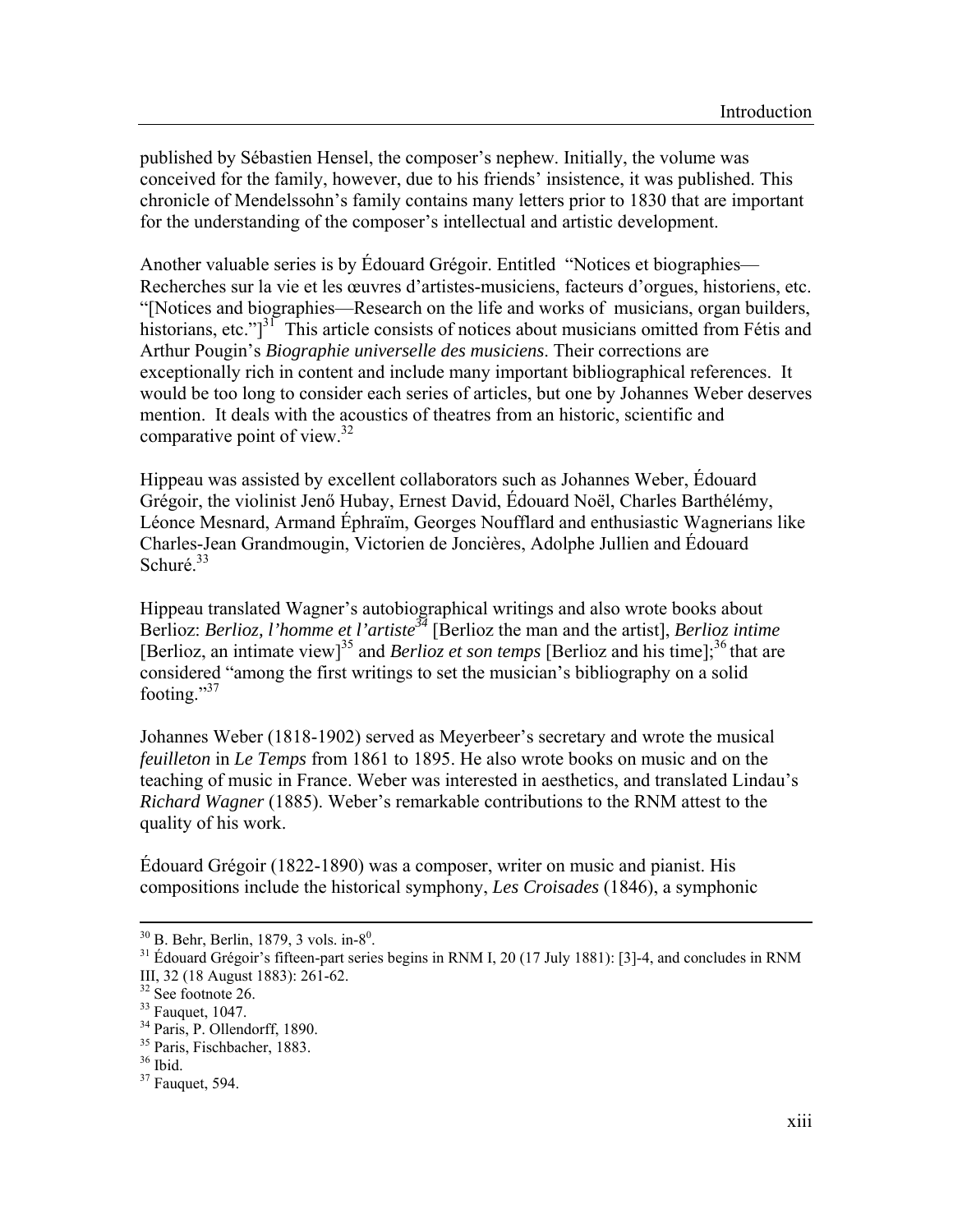oratorio, and *Le Déluge* (1849), lyrical dramas and comic operas. As a writer, he contributed to several journals, including *Le Précurseur d'Anvers*, *La Maîtrise* and *La France musicale*.

Ernest David (1824-1886) was a music critic for the RGM, *Le Ménestrel* and *Le Bibliographe musical*. In these journals, he wrote on the Italian schools and masters of the seventeenth and eighteenth centuries.<sup>38</sup>

The following four collaborators, Grandmougin, Joncières, Jullien and Schuré, all wrote about Wagner in the RNM and elsewhere. The pseudonym Terzetto that follows many musical and theatrical reviews is the collective signature used by three of these four authors. This makes identification of their individual contributions impossible. Charles-Jean Grandmougin (1850-1930) expresses his admiration for Wagner in a volume entitled *Esquisse sur Richard Wagner*[39](#page-5-1) [Notes on Richard Wagner] in 1900. In *Études sur l'esthétique musicale* [Studies on musical aesthetics]<sup>40</sup> Grandmougin offers a survey of music history from Ancient Greece to the nineteenth century.<sup>41</sup>

Félix-Ludger Rossignol, known as Victorien de Joncières (1839-1903) was a composer and music critic. He contributed to *La Liberté* using Jennius as a pseudonym. In the RNM he also used this pseudonym as well as Joncières. Adolphe Jullien (1845-1932), historian and author, began his career as music critic at *Le Ménestrel* in 1869. He also wrote for other journals, including *Le Français*, *La Chronique musicale*, *Le Journal des débats*, *Le Moniteur universel*, and *La Revue contemporaine*. For RNM Jullien contributed many articles on the major composers of the nineteenth century, including Schumann, Liszt, Berlioz, Meyerbeer and Gounod.

Édouard Schuré (1844-1929) was recognized as the most important expert on Wagner in France, and was among the founders of the *Revue wagnérienne* (1855). Schuré's *The Musical Drama*<sup>42</sup> the second volume of which is entirely dedicated to Wagner "had a considerable influence in the artistic milieux.["43](#page-5-5) Among other pro-Wagner contributors to the RNM, are Victor Wilder, Louis Fourcaud and Georges Servières. Victor Wilder (1835-1892), a man of letters and writer on music, is responsible for two biographies, one on Mozart, the other on Beethoven[.44](#page-5-6) In addition to the RNM Wilder also wrote for *L'Événement, L'Opinion nationale*, *La Presse théâtrale*, *Le Gil Blas*, *Le Ménestrel*, and *La Presse musicale*. "He spent ten years of his life translating Wagner's libretti."[45 L](#page-5-7)ouis Fourcaud (1851-1914), also a man of letters and writer on music, started out at *Le* 

<span id="page-5-4"></span>

Charpentier: 1883). 45 Fauquet, 1316.

<span id="page-5-7"></span>

<span id="page-5-0"></span><sup>&</sup>lt;sup>38</sup> Pierre Larousse, *Grand Dictionnaire universel du XIX<sup>e</sup> siècle* (Éditions Rediviva, 1990, a new edition of the 1866-1876 publication): 1466.<br><sup>39</sup> Fauquet, 1316.<br><sup>40</sup> Paris, Durand, Schoenewerk et C<sup>ie</sup>, 1900.<br><sup>41</sup> Paris, A. Charles, 1900.<br><sup>42</sup> Paris, Sandoz and Fischbacher: 1875.<br><sup>43</sup> Fauquet, 1135.<br><sup>44</sup> Mozart, l'homme et l'a

<span id="page-5-1"></span>

<span id="page-5-2"></span>

<span id="page-5-3"></span>

<span id="page-5-5"></span>

<span id="page-5-6"></span>